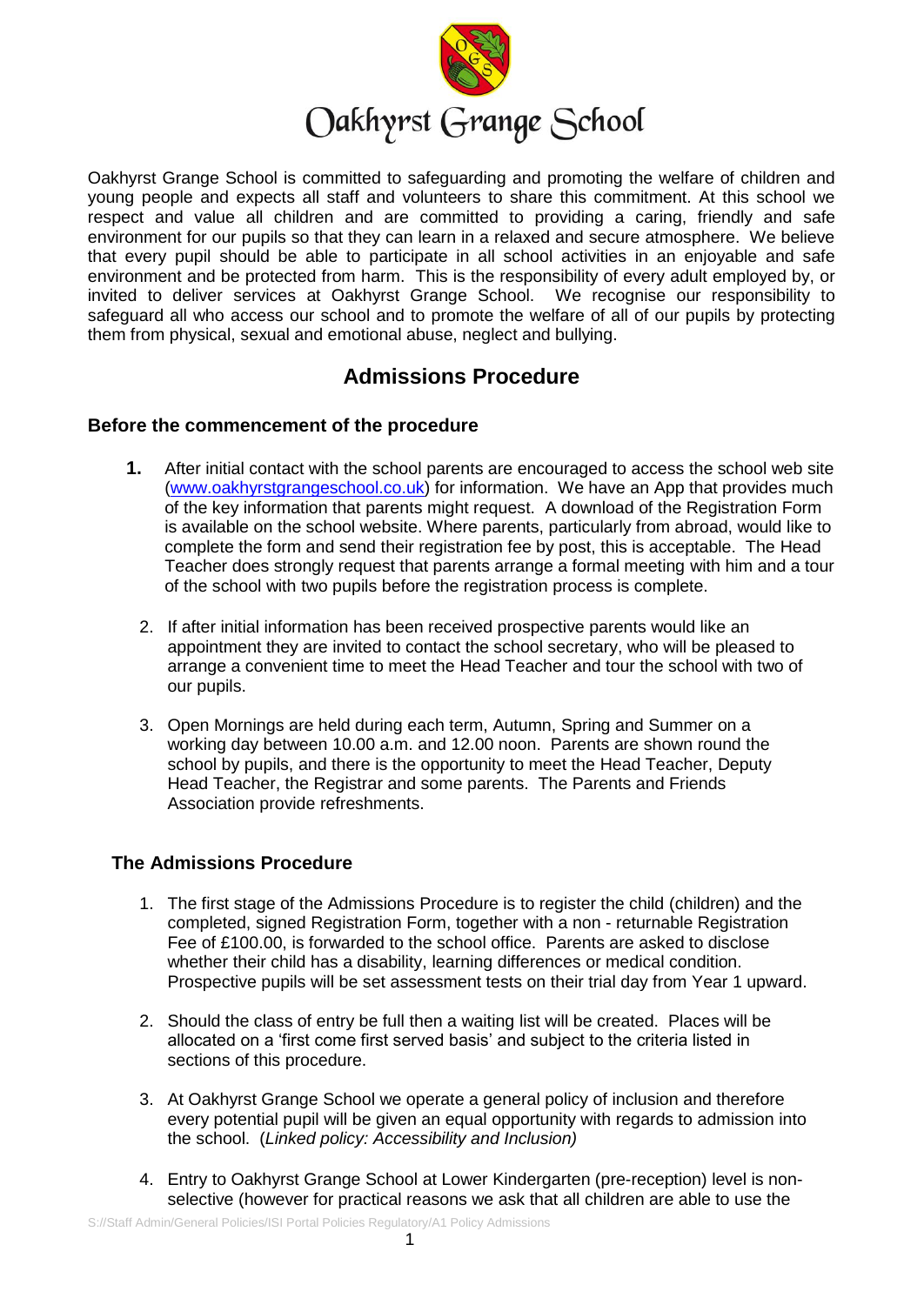toilet unaided). The Head of Early Years and the LKG Teacher will liaise with the Head Teacher in placing and offering places to early years' pupils. (*Linked policy: SEND)*

- 5. Later entry, and continuation through the school, is subject to meeting the educational and general standards for its pupils, as laid down in the school's Special Educational Needs and Disability Policy. For children who may wish to enter at an older age level, (if space is available) parents meet with the Head Teacher and the child will be invited to spend a trial day at school before an offer is made. During this day the child will take part in a 'normal' school day along with the class that he/she will join. Basic testing in line with that class will occur in addition to certain lessons. Children will be assigned a buddy for the day, and social interaction will also form part of the criteria of the process. Very occasionally a second visit will be in order. The offer of a place under these circumstances will be determined by the satisfactory completion of a trial day/days.
- 6. Following the visit and subject to an offer of a place being made, the following acceptance procedure will then take place:-
	- The offer of a place will only take effect once a confirmation has been received that all financial obligations have been met at the child's previous Independent School. The Head Teacher will contact previous Independent Schools by enclosing a copy of the offer letter to the previous school.
	- Upon receipt of the Registration Form, in accordance with the Head Teacher's instruction and after the Registrar has confirmed that there is a place available, a letter offering the place along with an Acceptance Form will be forwarded together with the Standard terms and Conditions and copy of the Behaviour Policy.
	- The completed, signed Acceptance Form, together with the Acceptance Deposit of £500.00, should then be forwarded to the Registrar, who will then acknowledge receipt and confirm the place. The Acceptance Deposit is eventually refunded by way of a reduced final term fee, *and after* all obligations have been met, or subject to a full term's notice having been given.
- 7. The following office procedure then takes place:-
	- Registration Form with fee and Acceptance Form with deposit are passed to the Bursar, and the Form Teacher is informed.
	- Full details entered in writing in the School Register.
	- Full details entered onto the school's information management system including the scanned copies of Registration and Acceptance forms. The termly class lists are produced from this source.
	- Comprehensive Individual pupil data sheet prepared from data base.
	- Individual folders and report folders prepared.
	- Full list of new children joining each term given to Head Teacher and Bursar and all Teaching Staff at the start of each term.
	- Pupil data sheet to sent to parents for information to be checked.